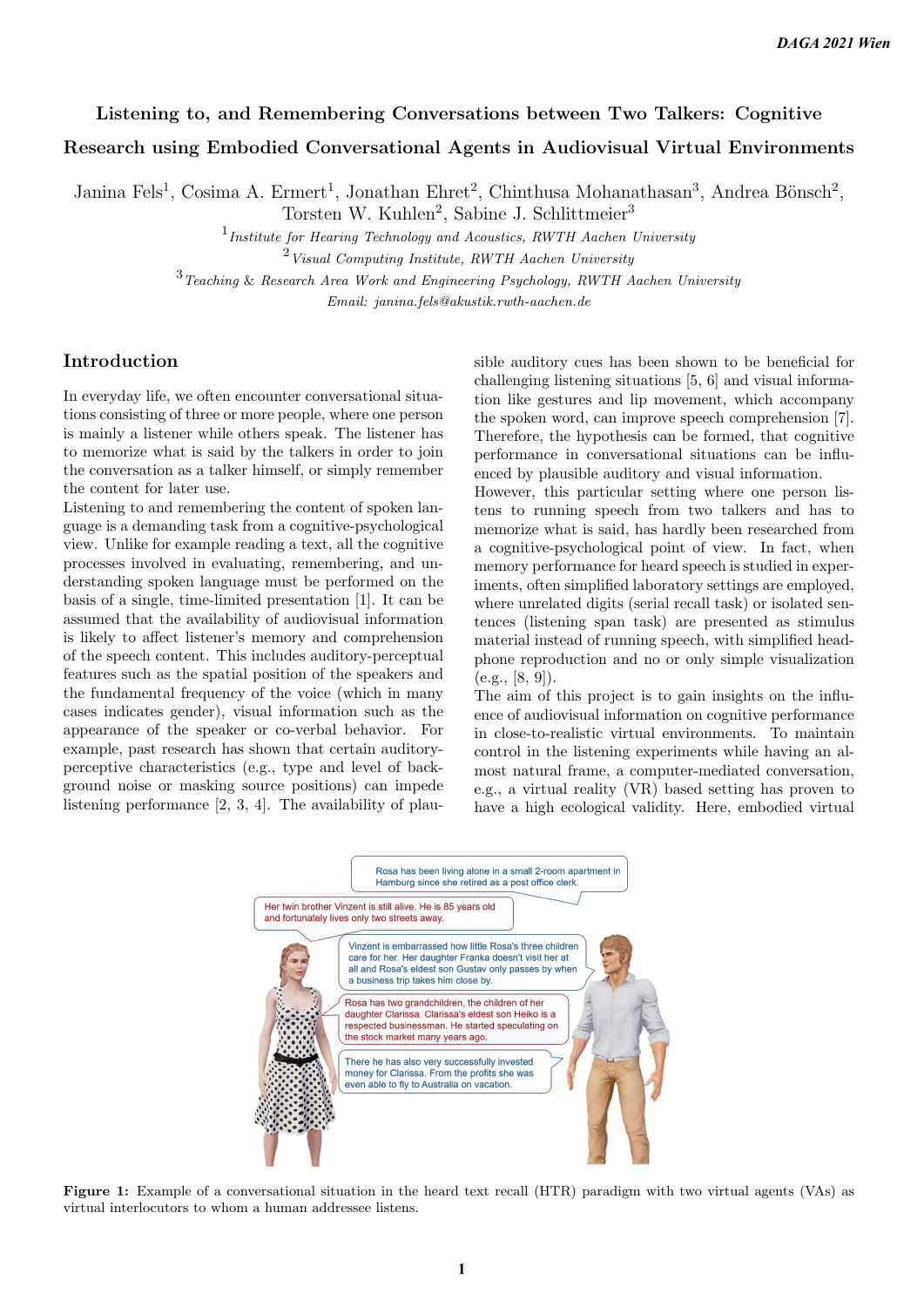agents (VAs) replace the natural interlocutors, while the users as natural listeners remain as participants.

The heard text recall (HTR) task by Fintor et al. [10] (see Fig. 1) allows for examining listening performance with running speech as a stimulus. Starting from a simple experimental setup (e.g., Fig. 2) the realism of this task will be gradually increased in this project both from an acoustical and a visual point of view, e.g., via incorporating spatial acoustics and creating a VR environment. Nonverbal cues will be provided by VAs. Numerous research was conducted on how to efficiently visually and acoustically simulate and integrate VAs in VR environments, e.g., to spark the feeling of social presence, meaning the feeling of being in the presence and interacting with an actual human being [11, 12, 13].

The results of this project should give insights on which audiovisual characteristics of a more life-like conversational situation in VR environments positively affect subjective experience and cognitive performance, in terms of memory and comprehension for multi-talker speech. Furthermore, the findings could give insights on whether cognitive performance can be used as a quality criterion for virtual scene design, e.g., audiovisual plausibility [14], and social presence. This, however, only applies if the results show, that the degree of realism and the concept of social presence is correlated to memory performance. The underlying hypothesis is that if something in the performance of a virtual agent seems unnatural, this will lower the perceived social presence and also bind cognitive resources, which will lead to a decreased performance. The same applies to aspects of auralization.

This paper gives an overview over the project concept. The first section discusses a well-established recall task, the auditory verbal serial recall (aVSR), as well as the extended HTR paradigm. Afterwards, possibilities of including plausible auralization and visualization are presented. The paper closes with a summary and an outlook.

## Recall Task for Cognitive Research

The state of the art for examining listening in every-day situations is the auditory verbal serial recall (aVSR) task. In this task, a list of stimuli is presented and has to be recalled by the participants after a short retention interval. There are multiple possibilities for stimuli as well as input and output modalities. A well-established configuration is using digits from 1-9 as target stimulus which is presented as audio and via a computer screen (e.g., [9]). Such simple laboratory setups differ substantially from everyday listening situations in many aspects: the target signal is not running speech, simple mono- or stereo signals are used neglecting room effects or head-related impulse responses, and the visualization is oftentimes limited to showing only the digits on a computer screen without the talker or the situational context. Thus, it is possible that this simplified task challenges different cognitive functions or processes than a realistic conversational situation.

Using running speech as the target signal, the heard

text recall (HTR) paradigm [10] steps closer to realistic listening environments. In this task, a coherent text is presented as a conversation between two speakers in which the speakers take turns and the participant is the listener to this conversation. Content-wise, family constellations (e.g., grandparents, parents, children) are described and further information about the family members (e.g., place of residence, hobbies, occupation) is given. Some information can only be derived by combining several utterances (e.g., Rosa's age in Fig. 1)

In the experiment, the participant's task is to listen attentively to several conversations and to answer contentrelated questions about them afterwards. As a result, by using coherent speech as a stimulus material and having two talkers who take turns, a more realistic listening scenario is created compared to the aVSR.

Recall and comprehension can be directly measured by asking the listener questions about the content of the conversation and judging the given answer (right/wrong) [10]. Listening effort, which refers to the amount of processing resources a listener allocates to understand running speech in a noisy environment and/or to achieve high performance in a listening-related task [16], cannot be assessed by such direct measures.

When the same task is performed under various conditions, e.g., different background noise level, it is possible to obtain similar performance in the HTR while varying listening effort is required to achieve this level of performance (e.g., [17]). Direct measurements alone are often not sensitive to small experimental variations, i.e., they do not capture whether different listening effort in certain listening conditions was necessary to achieve similar performance in the listening task.

This inaccuracy can be counteracted by using a dual-task design. Here, participants have to perform an unrelated secondary task in parallel to the HTR. Examples for such a dual task can be judging numbers in comparison to a threshold (e.g., [18]) or a tactile stimulation task (e.g., [19]). In general, a listening environment which is more demanding on cognitive resources can be identified if the performance in this second task decreases when changing the experimental conditions, and at the same time the error rate in answering the questions stays the same [9].

# Influence of Audiovisual Information on Memory Performance in Conversational Situations

In face-to-face conversations, not only the spoken word is usually heard, but additional audiovisual information is available to accompany or even enrich the conversation, such as mouth movements and gestures. In the scope of this project, these information will be integrated into the HTR through the VAs in the virtual experiemnt environment. That way, the HTR will be extended to an even more realistic tool to evaluate memory performance and speech comprehension.

However, this presents both opportunities and challenges.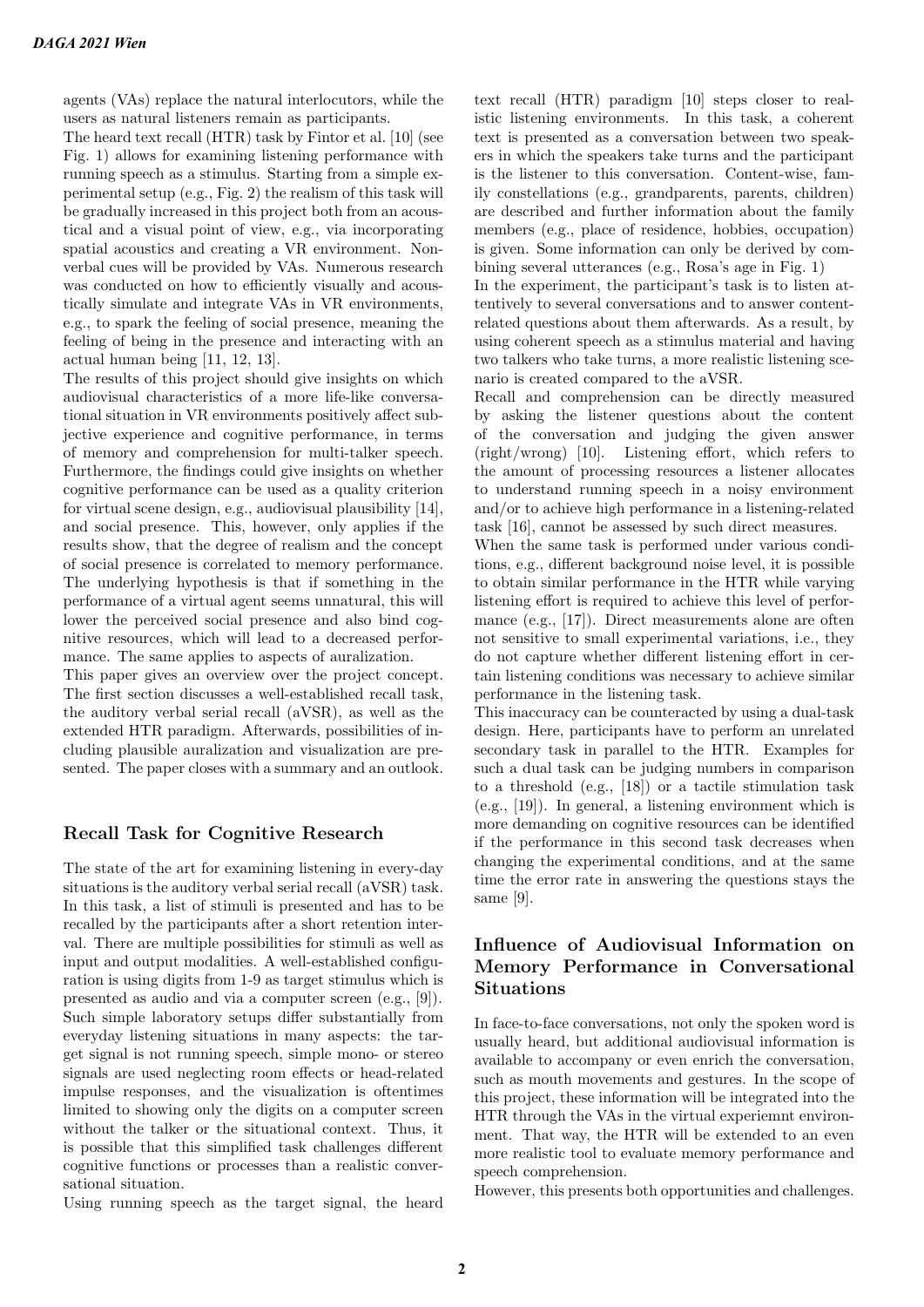On the one hand one could argue that visual cues enhance memory performance, because synchronized lip movements might improve speech comprehension [7], which also reduces subjective listening effort. On the other hand, however, the availability of auditory and visual cues might impede memory performance since, e.g., the audiovisual integration requires more processing capacities in the brain [20]. Thus, it has to be investigated to which extent auditory, perceptual, and visual information support comprehension and recall of spoken content, or whether not at all.

To be able to closely monitor the effect of every change in audiovisual presentation, the realism of the listening experiment will be increased gradually regarding visualization (see Figs. 2-4) and audio reproduction.



Figure 2: Experimental setup for audio-only condition.



Figure 3: Experimental setup with static visual representations of the virtual interlocutors on two computer screens accompanying the acoustic stimuli of Fig. 2.



Figure 4: VR-based experimental setup with embodied VAs showing co-verbal cues accompanying the audio stimuli of Fig. 2.

## Conclusion and Outlook

The main aim of the proposed project is to investigate the effect of variation in audiovisual characteristics of closerto-reality listening settings on memory and comprehension of running speech. This will, in turn, allow determining those characteristics of audiovisual virtual reality environments, which are essential for closer-to-reality investigations of memory and comprehension for conversations. The impact of integrating audiovisual information into cognitive-psychological research will be investigated by gradually extending the listening experiment design to a plausible virtual visual and acoustic environment.

The gained insights can then promote theory building about performance-relevant conditions for listening to and processing of conversations while answering the question: do we need a closer-to-real-life audiovisual VR testing environment to measure memory and comprehension for running speech?

## Funding Acknowledgements

This work was funded by the Deutsche Forschungsgemeinschaft (DFG, German Research Foundation) - SPP2236 - 444724862, Listening to, and remembering conversations between two talkers: Cognitive research using embodied conversational agents in audiovisual virtual environments.

#### References

- [1] Imhof, M. (2010): What is Going on in the Mind of a Listener? The Cognitive Psychology of Listening. Listening and Human Communication in the 21st Century, 97–126
- [2] Best, V.; Gallun, F.J.; Ihlefeld, A.; Shinn-Cunningham, B.G. (2006): The influence of spatial separation on divided listening. The Journal of the Acoustical Society of America 120, 1506-1516
- [3] Arbogast, C.R.M. ; Kidd, G. Jr. (2002): The effect of spatial separation on informational and energetic masking of speech. The Journal of the Acoustical Society of America 112 (5), 2086–2098
- [4] Freyman, R.L.; Balakrishnan, U.; Helfer, K.S. (2004): Effect of number of masking talkers and auditory priming on informational masking in speech recognition. The Journal of the Acoustical Society of America 115, 2246-2256
- [5] Bronkhorst, A. (2000): The cocktail party phenomenon: A review of research on speech intelligibility in multipletalker conditions. Acustica 86, 117-128
- [6] Oberem, J.; Lawo, V.; Koch, I.; Fels, J. (2014): Intentional Switching in Auditory Selective Attention: Exploring Different Binaural Reproduction Methods in an Anechoic Chamber. Acta Acustica United with Acustica 100 (6), 1139–1148
- [7] Gonzalez-Franco, M. (2017): Concurrent talking in immersive virtual reality: on the dominance of visual speech cues. Scientific Reports 7 (1)